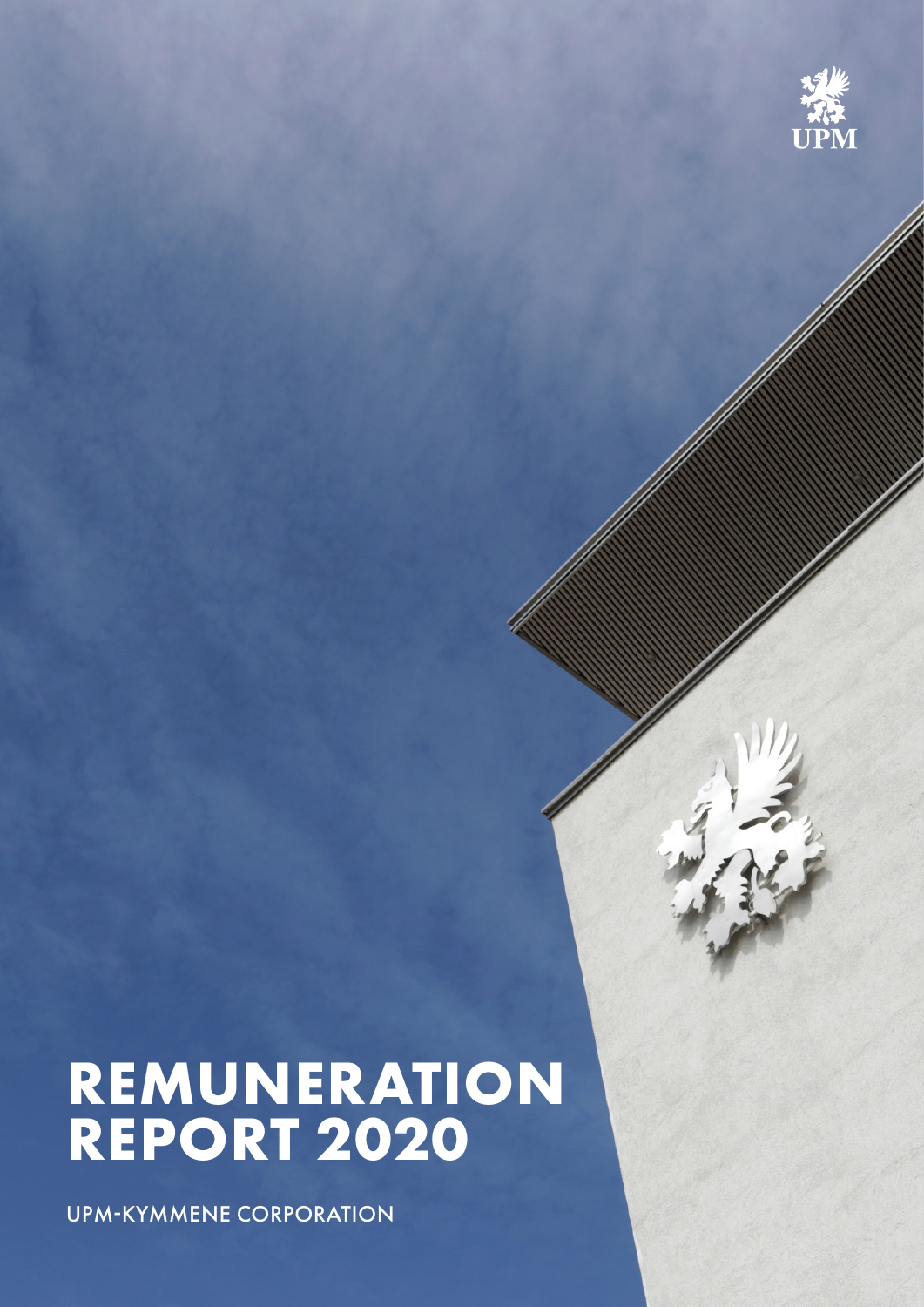# **1. INTRODUCTION**



This Remuneration Report 2020 (the Report) presents the remuneration of the members of the Board of Directors (the Directors) and the President and CEO (the CEO) of UPM-Kymmene Corporation (the Company or UPM) regarding the financial year 2020.

The Report has been prepared in accordance with the requirements set forth in the Finnish Limited Liability Companies Act, the Finnish Securities Markets Act, Decree of the Ministry of Finance on the remuneration policy and remuneration report of a share issuer and the Finnish Corporate Governance Code 2020.

The Report has been prepared by the Board of Directors' Remuneration Committee and Nomination and Governance Committee and approved by the Board of Directors (the Board) for presentation and adoption at the Annual General Meeting (the AGM) of 2021. The resolution of the general meeting on the Report is advisory. This is the first time that the Report will be presented to the AGM for adoption under the new regulation requirements set forth.

The Company's statutory auditor has verified that the information required by the above-mentioned Decree of the Ministry of Finance has been provided in this Report.

The AGM adopted the Remuneration Policy (the Policy) on 31 March 2020. The Policy shall be presented to the general meeting every four years unless a revised Policy is presented to the general meeting before that.

The remuneration for the Directors and the CEO during the financial year 2020 was executed in accordance with the adopted Policy. No temporary deviations from the Policy have been made and no remuneration of the CEO nor the Board has been reclaimed or restated (clawback and malus provisions) during the financial year 2020.

In the financial year 2020, the remuneration paid to the CEO was in line with the Company's pay for performance approach and based on the performance, achievement and progression of the Company's ambitious strategic targets and priorities, which in turn promoted the Company's long-term financial success, competitiveness and favourable development of shareholder value.

In 2020, the focus areas of UPM Biofore strategy remained constant and financial targets unchanged despite highly exceptional circumstances resulting from the COVID-19 pandemic. The challenging business environment resulting from the COVID-19 pandemic weighted the importance of actions to ensure financial performance and improve competitiveness. The Company continued with the implementation of transformative growth projects in both Uruguay and in Germany without interruption. UPM's financial standing remained very strong and enabled the Company to proceed with its growth strategy.

#### REMUNERATION AND COMPANY PERFORMANCE OVER THE LAST FIVE FINANCIAL YEARS

| $2016$ <sup>1)</sup>                                                        | $2017$ <sup>1)</sup>                     | $2018^{1}$ | $2019$ <sup>1)</sup> | $2020^{11}$ |
|-----------------------------------------------------------------------------|------------------------------------------|------------|----------------------|-------------|
| 175,000                                                                     | 190,000                                  | 190,000    | 190,000              | 190,000     |
| 120,000                                                                     | 135,000                                  | 135,000    | 135,000              | 135,000     |
| 95,000                                                                      | 110,000                                  | 110,000    | 110,000              | 110,000     |
| No committee fees were<br>payable, but AC Chair's<br>annual fee was 120,000 | 35,000<br>(Committee fees<br>introduced) | 35,000     | 35,000               | 35,000      |
| No committee fees<br>were payable                                           | 15,000<br>(Committee fees<br>introduced) | 15,000     | 15,000               | 15,000      |
| No committee fees<br>were payable                                           | 20,000<br>(Committee fees<br>introduced) | 20,000     | 20,000               | 20,000      |
| No committee fees<br>were payable                                           | 10,000<br>(Committee fees<br>introduced) | 10,000     | 10.000               | 10,000      |
| 5,065                                                                       | 4,854                                    | 5,507      | 5,576                | 4,747       |
| 51,164                                                                      | 51,447                                   | 49,718     | 51,888               | 54,752      |
| $+119$                                                                      | $+114$                                   | $+51$      | $+50$                | $+35$       |
| 10.9                                                                        | 11.9                                     | 12.9       | 11.2                 | 7.5         |
| 1.143                                                                       | 1,292                                    | 1,513      | 1,404                | 948         |
|                                                                             |                                          |            |                      |             |

<sup>1)</sup> The Annual General Meeting resolves for the Board and Committee remuneration annually in connection to the election of the Board members.

2) The annual Committee fee is paid in addition to the annual base fee of the Chair, Deputy Chair or other member of the Board of Directors.

3) UPM average employee remuneration is calculated by dividing the disclosed financial statement value of Employee Costs with the number of personnel at the end of the financial year in question (excluding the CEO and the remuneration paid to the CEO during the financial year). UPM average employee remuneration includes the following elements of the Employee Costs: salaries and fees and share-based payments.

4) Three calendar year absolute total shareholder cumulative return with dividends reinvested.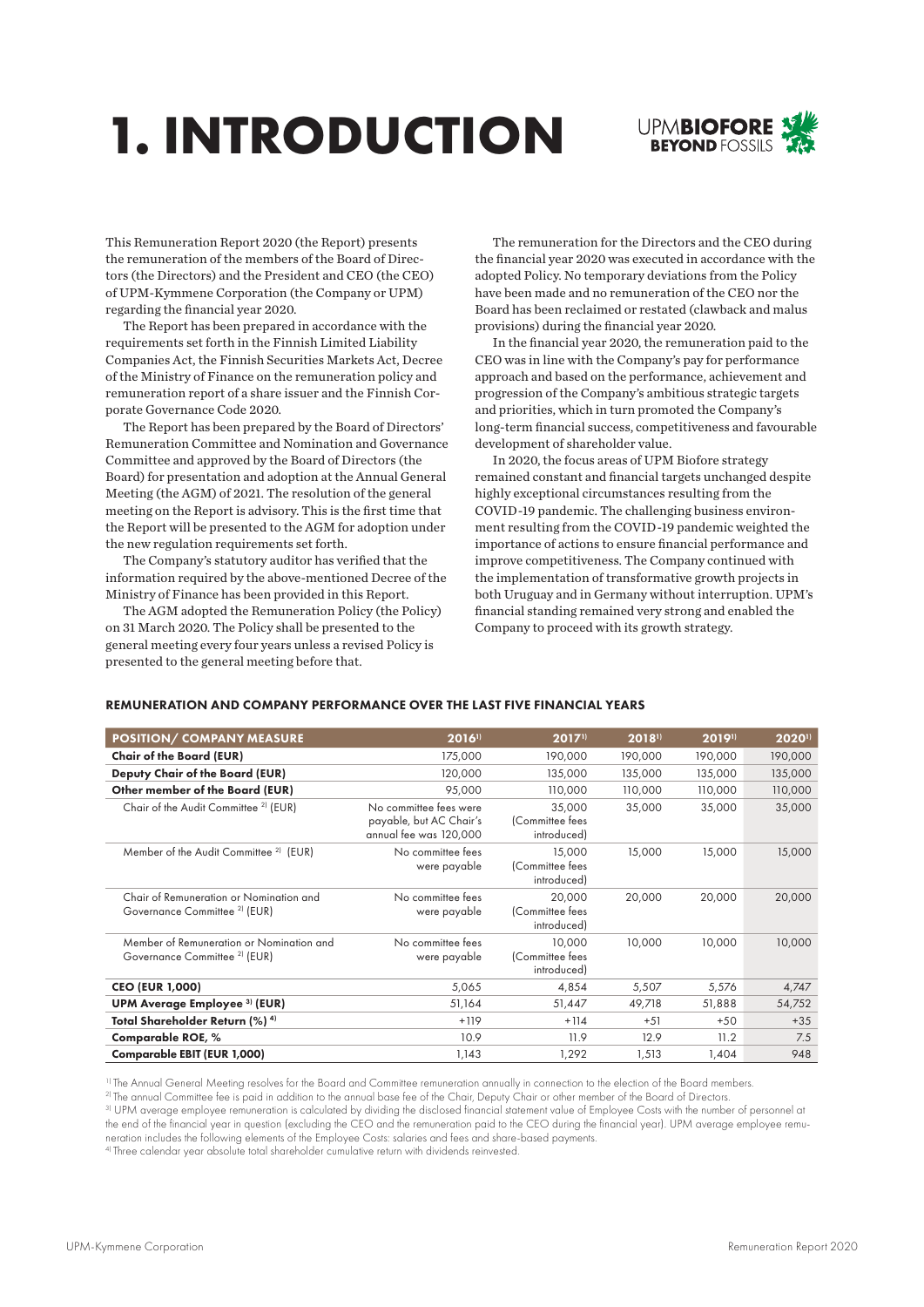## **2. REMUNERATION OF THE BOARD OF DIRECTORS**

#### THE BOARD REMUNERATION AS RESOLVED BY THE AGM 2020:

| <b>ANNUAL BASE FEE (EUR)</b> | 2020    | <b>PAYMENT MECHANISM</b>                                                                                                                                                            |
|------------------------------|---------|-------------------------------------------------------------------------------------------------------------------------------------------------------------------------------------|
| Chair of the Board           |         | 190,000 • Approximately 40% in Company shares, rest in cash to cover taxes. The                                                                                                     |
| Deputy Chair of the Board    | 135,000 | Company paid costs and transfer tax related to the purchase of the                                                                                                                  |
| Board member                 | 110,000 | Company shares.<br>• Shares may not be transferred within two years from the purchase date<br>or until the Director's membership in the Board has ended, whichever<br>occurs first. |

| <b>ANNUAL COMMITTEE FEE (EUR)</b>   | <b>CHAIR</b> | <b>MEMBER</b> | <b>PAYMENT MECHANISM</b> |
|-------------------------------------|--------------|---------------|--------------------------|
| <b>Audit Committee</b>              | 35,000       | 15,000        |                          |
| <b>Remuneration Committee</b>       | 20,000       | 10.000        | Cash                     |
| Nomination and Governance Committee | 20,000       | 10,000        |                          |

| <b>DIRECTOR 1)</b>      | <b>ANNUAL BASE FEE (EUR)</b><br><b>OF WHICH</b><br><b>40% IN SHARES</b><br>(EUR) | 60% IN CASH<br>(EUR) | <b>ANNUAL</b><br><b>COMMITTEE</b> | <b>TOTAL REMU-</b><br><b>FEE (EUR) NERATION (EUR)</b> | <b>NUMBER OF SHARES</b><br><b>PURCHASED AS PART OF</b><br><b>ANNUAL BASE FEE 2)</b> |  |
|-------------------------|----------------------------------------------------------------------------------|----------------------|-----------------------------------|-------------------------------------------------------|-------------------------------------------------------------------------------------|--|
| <b>Björn Wahlroos</b>   | 190,000                                                                          |                      | 20,000                            | 210,000                                               | 3,123                                                                               |  |
|                         | 76,000                                                                           | 114,000              |                                   |                                                       |                                                                                     |  |
| <b>Berndt Brunow</b>    | 135,000                                                                          |                      | 10,000                            | 145,000                                               | 2,219                                                                               |  |
|                         | 54,000                                                                           | 81,000               |                                   |                                                       |                                                                                     |  |
| <b>Henrik Ehrnrooth</b> | 110,000                                                                          |                      | 10,000                            | 120,000                                               | 1,808                                                                               |  |
|                         | 44.000                                                                           | 66,000               |                                   |                                                       |                                                                                     |  |
| <b>Emma FitzGerald</b>  | 110,000                                                                          |                      |                                   | 125,000                                               | 1,808                                                                               |  |
|                         | 44.000                                                                           | 66,000               | 15,000                            |                                                       |                                                                                     |  |
|                         | 110,000                                                                          |                      |                                   | 145,000                                               | 1,808                                                                               |  |
| Piia-Noora Kauppi       | 44.000                                                                           | 66,000               | 35,000                            |                                                       |                                                                                     |  |
| Marjan Oudeman          | 110,000                                                                          |                      |                                   | 125,000                                               | 1,808                                                                               |  |
|                         | 44,000                                                                           | 66,000               | 15,000                            |                                                       |                                                                                     |  |
| Martin á Porta          | 110,000                                                                          |                      | 10,000                            | 120,000                                               | 1,808                                                                               |  |
|                         | 44,000                                                                           | 66,000               |                                   |                                                       |                                                                                     |  |
| Ari Puheloinen          | 110,000                                                                          |                      |                                   | 120,000                                               |                                                                                     |  |
|                         | 44.000                                                                           | 66,000               | 10,000                            |                                                       | 1,808                                                                               |  |
|                         | 110,000                                                                          |                      |                                   |                                                       |                                                                                     |  |
| Veli-Matti Reinikkala   | 44,000                                                                           | 66,000               | 20,000                            | 130,000                                               | 1,808                                                                               |  |
| <b>Kim Wahl</b>         | 110,000                                                                          |                      |                                   |                                                       |                                                                                     |  |
|                         | 44.000                                                                           | 66,000               | 15,000                            | 125,000                                               | 1,808                                                                               |  |
|                         | 1,205,000                                                                        |                      |                                   |                                                       |                                                                                     |  |
| Total                   | 482,000                                                                          | 723,000              | 160,000                           | 1,365,000                                             | 19,806                                                                              |  |

1) In AGM 2020 Jussi Pesonen and Suzanne Thoma's terms ended due to their announcement that they were not available for re-election. No Board fees were payable to them during financial year 2020.

2) Purchase date 24 April 2020.

The remuneration paid to the members of the Board was resolved by the Annual General Meeting 2020. Shares purchased as part of the Board remuneration for the Directors in 2020 may not be transferred within two years from the purchase date (24 April 2020) or until the term of the respective Director ends, whichever occurs first. The Directors are encouraged to own Company shares on a long-term basis and most of them have substantial holdings, indicating a close alignment of the Directors' interests with those of shareholders.

The travel and lodging expenses incurred from meetings held elsewhere than in a Director's place of residence were paid against invoice.

The Directors did not receive any meeting fees or other financial benefits for their Board or committee membership other than those stated in this Report.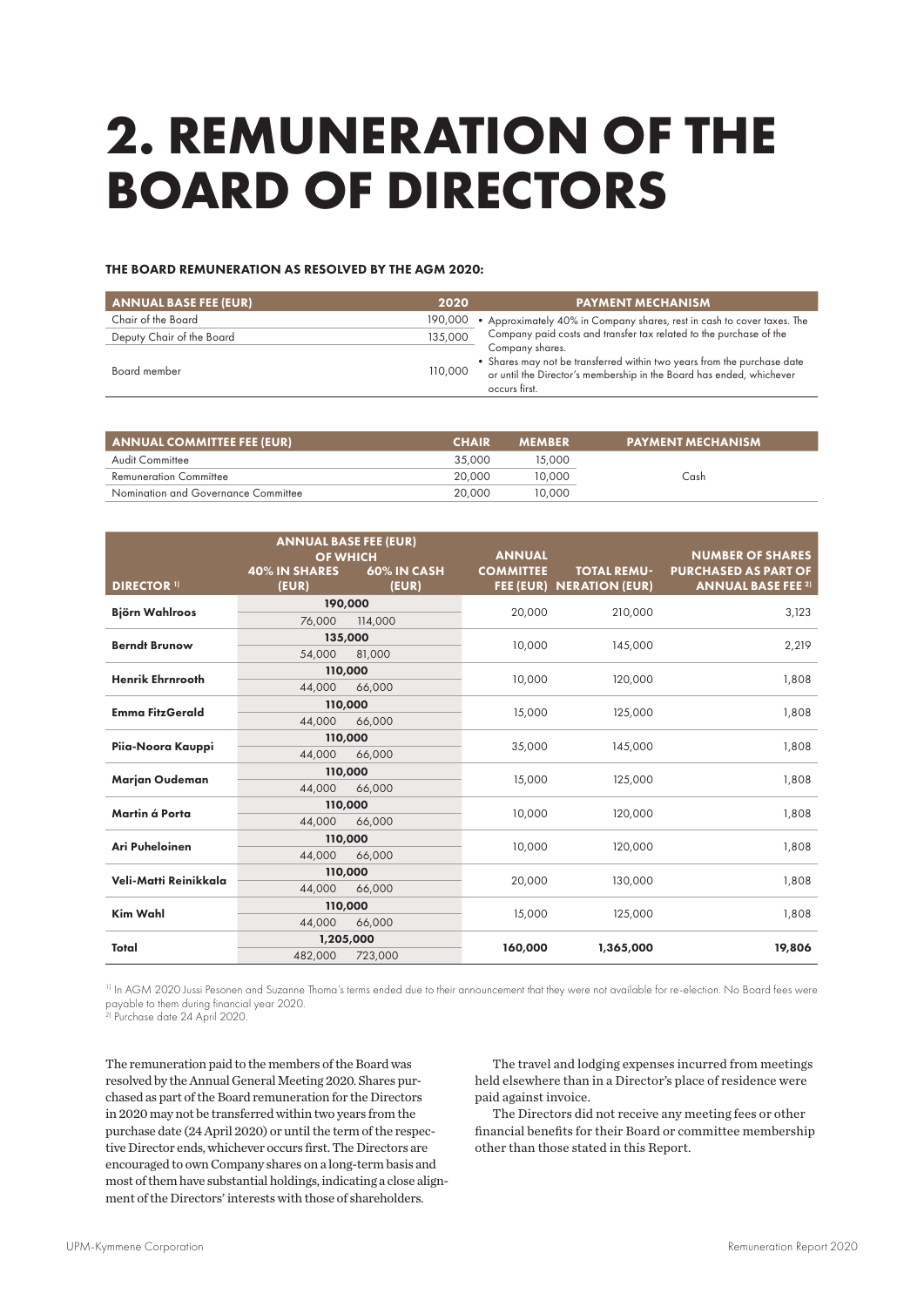## **3. REMUNERATION OF THE CEO**

The remuneration of the CEO consists of fixed components, such as base salary and fringe benefits, variable components, such as short- and long-term incentives, pension and other financial benefits. Variable remuneration components form a significant portion of the theoretical maximum total

remuneration opportunity and the payout is dependent on the achievement of the predetermined performance measures that support the execution of the Company's strategic priorities and promote the Company's long-term value creation and financial growth.

| <b>CEO</b><br>(EUR 1,000)                                | <b>REMUNERATION PAID DURING THE</b><br><b>FINANCIAL YEAR 2020</b> | <b>REMUNERATION CONFIRMED FROM</b><br>STI 2020 AND PSP 2018-2020<br>(PAID DURING THE FINANCIAL YEAR 2021) |
|----------------------------------------------------------|-------------------------------------------------------------------|-----------------------------------------------------------------------------------------------------------|
| <b>Base salary</b>                                       | 1,093                                                             |                                                                                                           |
| Short-term incentive                                     | 888<br>$(STI 2019$ <sup>11</sup> )                                | 708<br>(STI 2020 <sup>2</sup> )                                                                           |
| Long-term incentive                                      | 2,734<br>(PSP 2017-2019 3)                                        | 1,902<br>(PSP 2018-2020 4)                                                                                |
| Other financial benefits <sup>5)</sup>                   | 31                                                                |                                                                                                           |
| Total                                                    | 4,747                                                             |                                                                                                           |
| Proportional share of fixed and<br>variable remuneration | 24% / 76%                                                         |                                                                                                           |

#### CEO'S TOTAL REMUNERATION:

<sup>1)</sup> Payment from STI 2019 Plan based on financial year 2019 performance against predetermined measures. For STI 2019 the actual achievement for the whole short-term incentive was 52.8% of the defined maximum annual short-term incentive payout opportunity and overall cap of 150% of the annual base salary. STI 2019 payout, based on 2019 performance, was paid in February 2020.

<sup>2)</sup> Payment from STI 2020 Plan based on financial year 2020 performance against predetermined measures. Approved by the Board of Directors on 28 January 2021.

<sup>3)</sup> Calculated using the volume weighted average share price of EUR 29.56 on the share delivery date, 24 February 2020.

4) Calculated using the volume weighted average share price of EUR 31.65 on the share delivery date 22 February 2021. Approved by the Board of Directors on 10 February 2021.

5) Other financial benefits include fringe benefits and the taxable values of company car, phone and health insurance. In addition to these fringe benefits, the CEO had also the following additional insurances in place during the financial year 2020: life, disability, travel and accident. The Company had also committed to pay to the CEO a full base salary for one year in case of severe illness and related absence from work. This commitment was arranged through an insurance. The CEO was also eligible to participate in other employee benefit arrangements offered to Company employees during the financial year.

There is no other remuneration confirmed for the CEO from the financial year 2020 than listed in the above table. In 2020, the CEO was also a participant in two long-term incentive plans (PSP 2019-2021 and PSP 2020-2022) in which the

three-year performance period was still in progress during the financial year 2020. Earned shares from these plans will be delivered, subject to the Board approval, in financial year 2022 and 2023 respectively.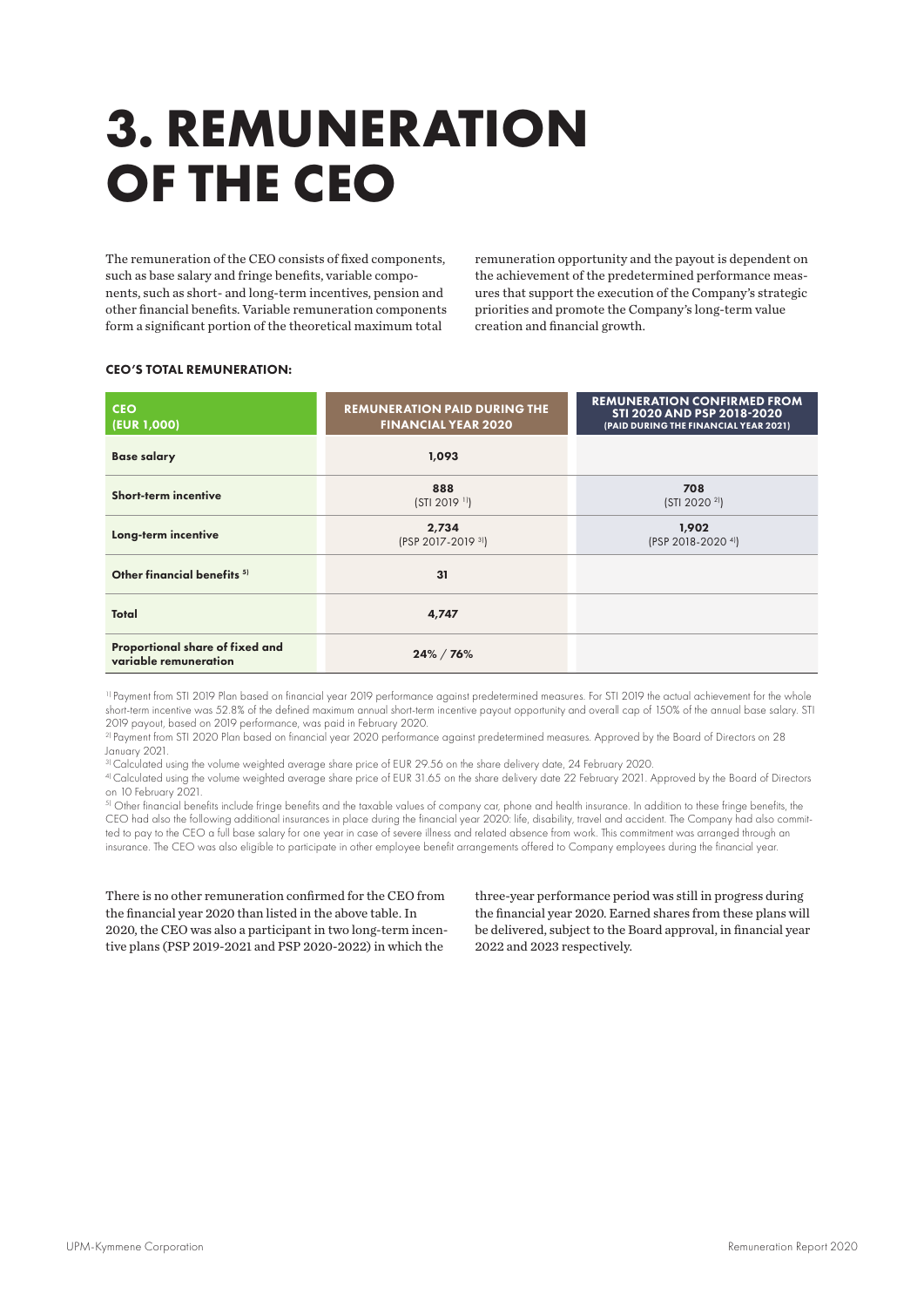### The CEO's Short-term Incentive in 2020

Performance measures, related targets and weightings regarding CEO's short-term incentive are set annually by the Board for a performance period of one year. These can vary from year to year to align with the Company's strategic priorities and usually include a balance of financial, strategic, operational, responsibility, safety, individual or other type of measures, provided that in any given year the majority of the measures will be based on financial criteria.

For Short-term Incentive Plan 2020 (STI 2020) the Board set EBITDA as the financial measure for the CEO and the weighting of this measure accounted for 70% of all measures. The Board also set Strategic Project (Uruguay pulp mill project) as a measure for the CEO and the weighting of this measure accounted for 30% of all measures. Set measures and target setting remained constant and unchanged throughout the financial year 2020 despite highly exceptional circumstances resulting from the COVID-19 pandemic. The Board evaluated the performance against the set measures and targets for short-term incentive and did not exercise its right for discretion for short-term incentive plan payout. Short-term incentive payout was according to the formulaic outcome. Actual

achievement for the whole short-term incentive was 42.1% of the defined maximum annual short-term incentive payout opportunity and overall cap of 150% of the annual base salary. STI 2020 payout, based on 2020 performance, was paid in February 2021.

### The CEO's Long-term Incentive in 2020

The CEO's long-term incentive is based on the Company's Performance Share Plan (PSP), which consists of annually commencing individual plans approved by the Board with a minimum performance period of three years. Performance measures, related targets and weightings are set annually by the Board for each commencing plan and can vary from plan to plan to promote the Company's long-term value creation and financial growth without encouraging excessive risk taking. Measures may include, but are not limited to, financial and share-price related measures, such as total shareholder return.

The maximum and actual values of the share rewards indicated in the table represent the gross number of the shares from which the applicable taxes will be deducted before the shares are delivered to the CEO.

|                                         | <b>PSP</b>    | <b>PSP</b>               | <b>PSP</b>               | <b>PSP</b>   | <b>PSP</b>               |
|-----------------------------------------|---------------|--------------------------|--------------------------|--------------|--------------------------|
| <b>PERFORMANCE SHARE PLAN</b>           | 2017-2019     | 2018-2020                | 2019-2021                | 2020-2022    | 2021-2023                |
| Max, no, of shares allocated to the CEO | 92.500        | 84,100                   | 94.072                   | 85.589       | 83,272                   |
| <b>Earning criteria (weighting)</b>     | TSR 11 (100%) | TSR <sup>11</sup> (100%) | TSR <sup>1)</sup> (100%) | TSR 11(100%) | TSR <sup>11</sup> (100%) |
| Actual achievement (0-100)              | 100%          | 71.45%                   |                          |              |                          |
| No. of shares earned                    | 92.500        | 60.089                   |                          |              |                          |
| Share delivery (year)                   | 2020          | 2021                     | 2022                     | 2023         | 2024                     |

1) Total shareholder return

#### Performance measures for the Long-term Incentive Plan 2017–2019

For the PSP 2017-2019 the Board set absolute total shareholder return (TSR) during a three-year earning period as the performance measure for the plan with a 100% weighting. Total shareholder return takes into account share price appreciation and paid dividends.

The Board evaluated the performance against the set measure and target for the long-term incentive and did not exercise its right for discretion for the long-term incentive plan payout. Long-term incentive payout was according to the formulaic outcome. Actual achievement for the measure was 100% of the predefined maximum target setting. Earned shares from PSP 2017-2019 were delivered to the CEO in February 2020.

#### Performance measures for the Long-term Incentive Plan 2018-2020

For the PSP 2018-2020 the Board set absolute total shareholder return (TSR) during a three-year earning period as the performance measure for the plan with a 100% weighting. The total shareholder return takes into account share price appreciation and paid dividends.

The Board evaluated the performance against the set measure and target for the long-term incentive and did not exercise its right for discretion for the long-term incentive plan payout. Long-term incentive payout was according to the formulaic outcome. Set measure and target setting remained constant and unchanged throughout the threeyear earning period despite highly exceptional circumstances in the financial year 2020. Actual achievement for the measure was 71.45% of the predefined maximum target setting. Earned shares from PSP 2018-2020 were delivered to the CEO in February 2021.